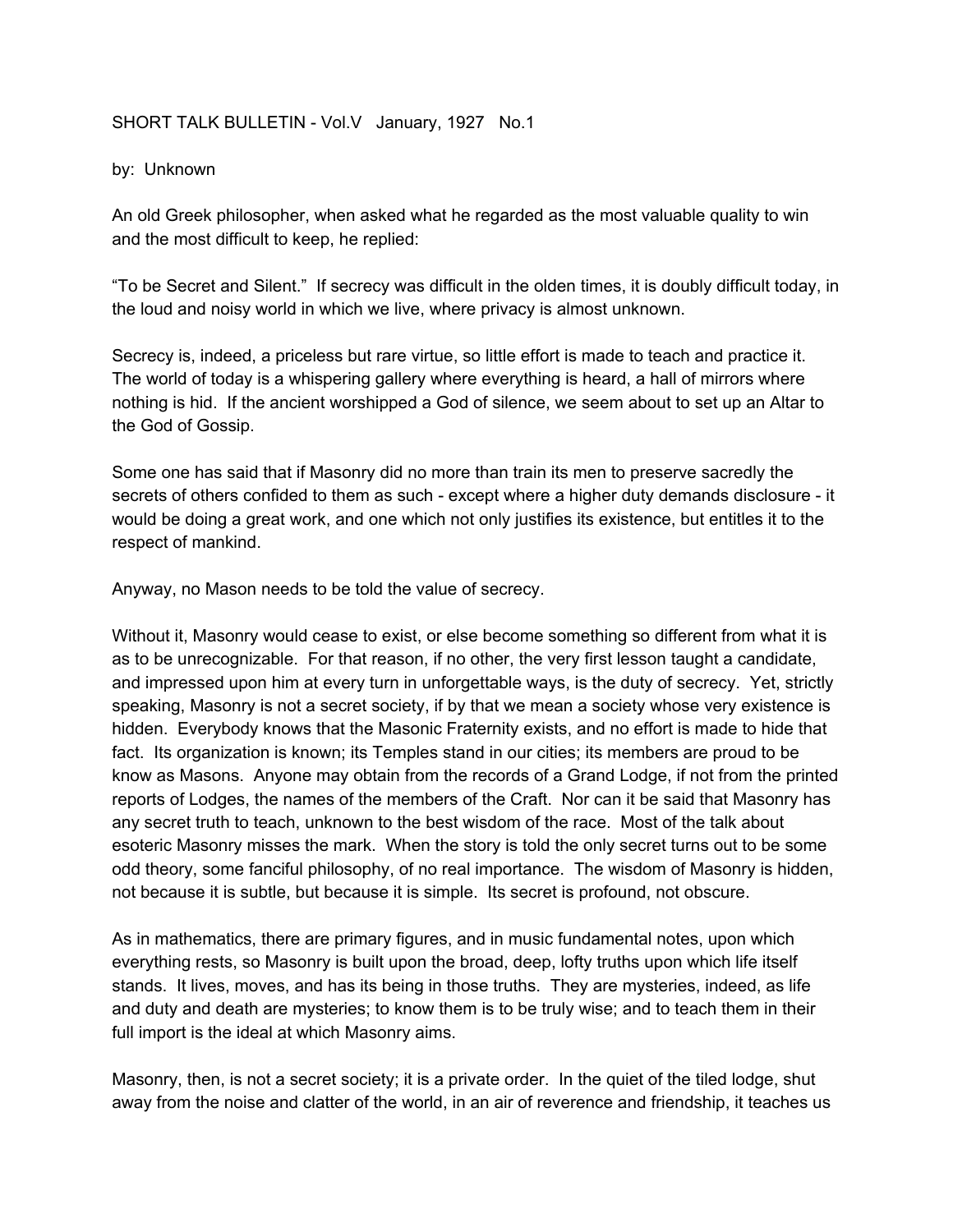the truths that make us men, upon which faith and character must rest if they are to endure the wind and weather of life. So rare is its utter simplicity that to many it is as much a secret as though it were hid behind a seven-fold veil, or buried in the depths of the earth.

What is the secret in Masonry? The "Method" of its teaching, the atmosphere it creates, the spirit it breaths into our hearts, and the tie it spins and weaves between men; in other words, the lodge and its ceremonies and obligations, its signs. tokens and words - its power to evoke what is most secret and hidden in the hearts of men. No one can explain how this is done. We only know that it is done, and guard as a priceless treasure the method by which it is wrought. It is the fashion of some to say that our ceremonies, signs and tokens are of little value; but it is not true. They are of profound importance, and we cannot be too careful in protecting them from profanation and abuse. The famous eulogy of the signs and tokens of Masonry by Benjamin Franklin was not idle eloquence. It is justified by the facts, and ought to be known and remembered:

"These signs and tokens are of no small value; they speak a universal language, and act as a password to the attention and support of the initiated in all parts of the world. They cannot be lost so long as memory retains its power. Let the possessor of them be expatriated, ship-wrecked or imprisoned; let him be stripped of everything he has in the world; still these credentials remain and are available for use as circumstances require.

"The great effects which they have produced are established by the most incontestable facts of history. They have stayed the uplifted hand of the Destroyer; they have softened the aspirates of the tyrant; they have mitigated the horrors of captivity; they have subdued the rancor of malevolence; and broken down the barriers of political animosity and sectarian alienation.

"On the field of battle, in the solitude of the uncultivated forests, or in the busy haunts of the crowded city, they have made men of the most hostile feelings, and most distant religions, and the most diversified conditions, rush to the aid of each other, and feel a social joy and satisfaction that they have been able to afford relief to a brother Mason."

What is equally true, and no less valuable, is that in the ordinary walks of everyday life they unite men and hold them together in a manner unique and holy. They open a door out of the loneliness in which every man lives. They form a tie uniting us to help one another, and others, in ways too many to name or count. They form a net-work of fellowship, friendship, and fraternity around the world. They add something lovely and fine to the life of each of us, without which we should be poorer indeed.

Still let us never forget that it is the spirit that gives life; the letter alone is empty. An old home means a thousand beautiful things to those who were brought up in it. Its very scenery and setting are sacred. The ground on which it stands is holy. But if a stranger buys it, these sacred things mean nothing to him. The spirit is gone, the glory has faded. Just so with the